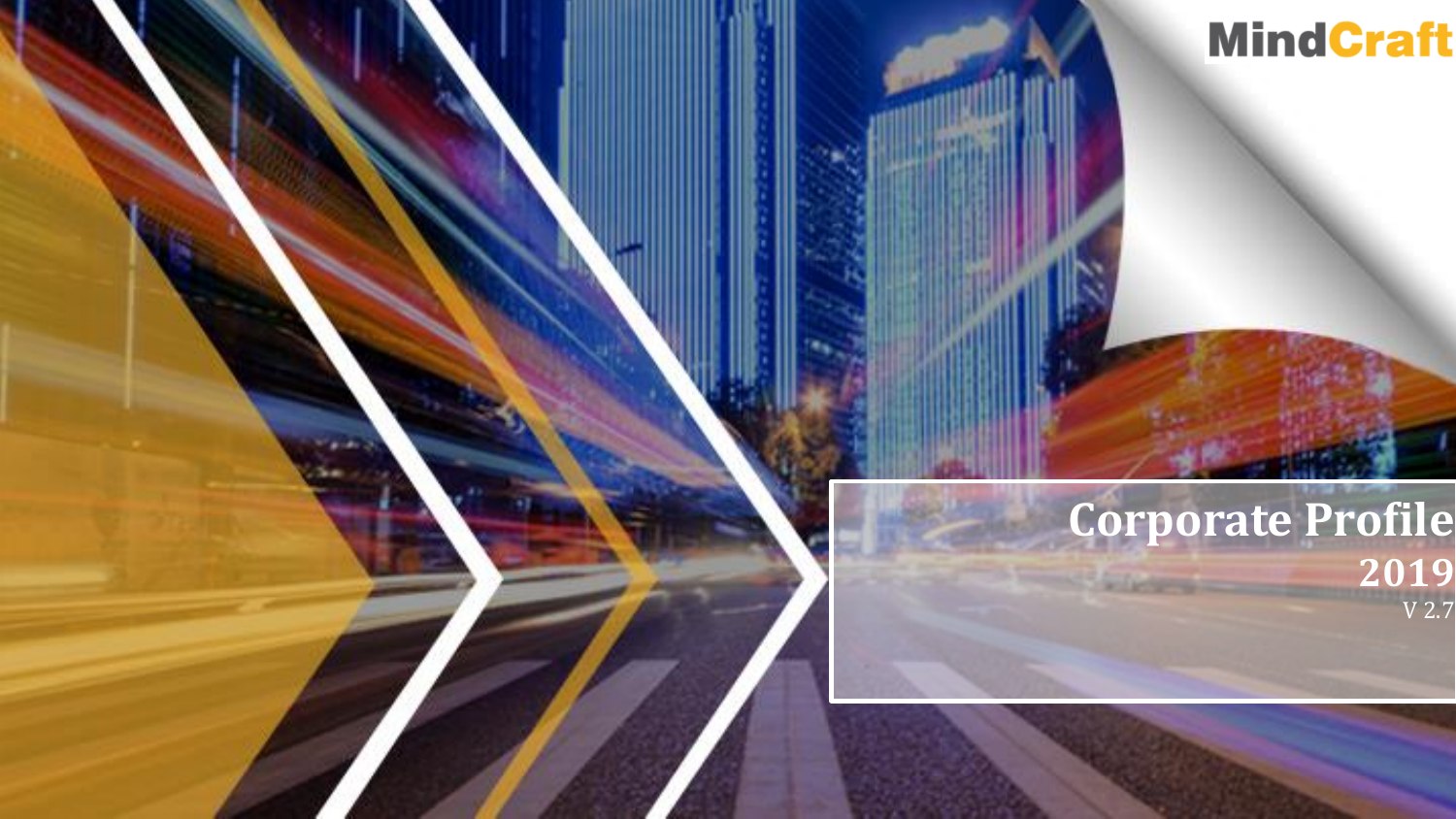



**Year of Incorporation**

▪ 2002

**Portfolio Team**

- Technology Services
- Software Solutions

400+ Employees Banks,

**■** Insurance,

**Business** 

 $\bullet\bullet\bullet$ 

- Mutual Funds,
- Financial Services
- Pharma
- **■** Healthcare
- FinTech

#### **Verticals Footprints**

- India
- USA
- Singapore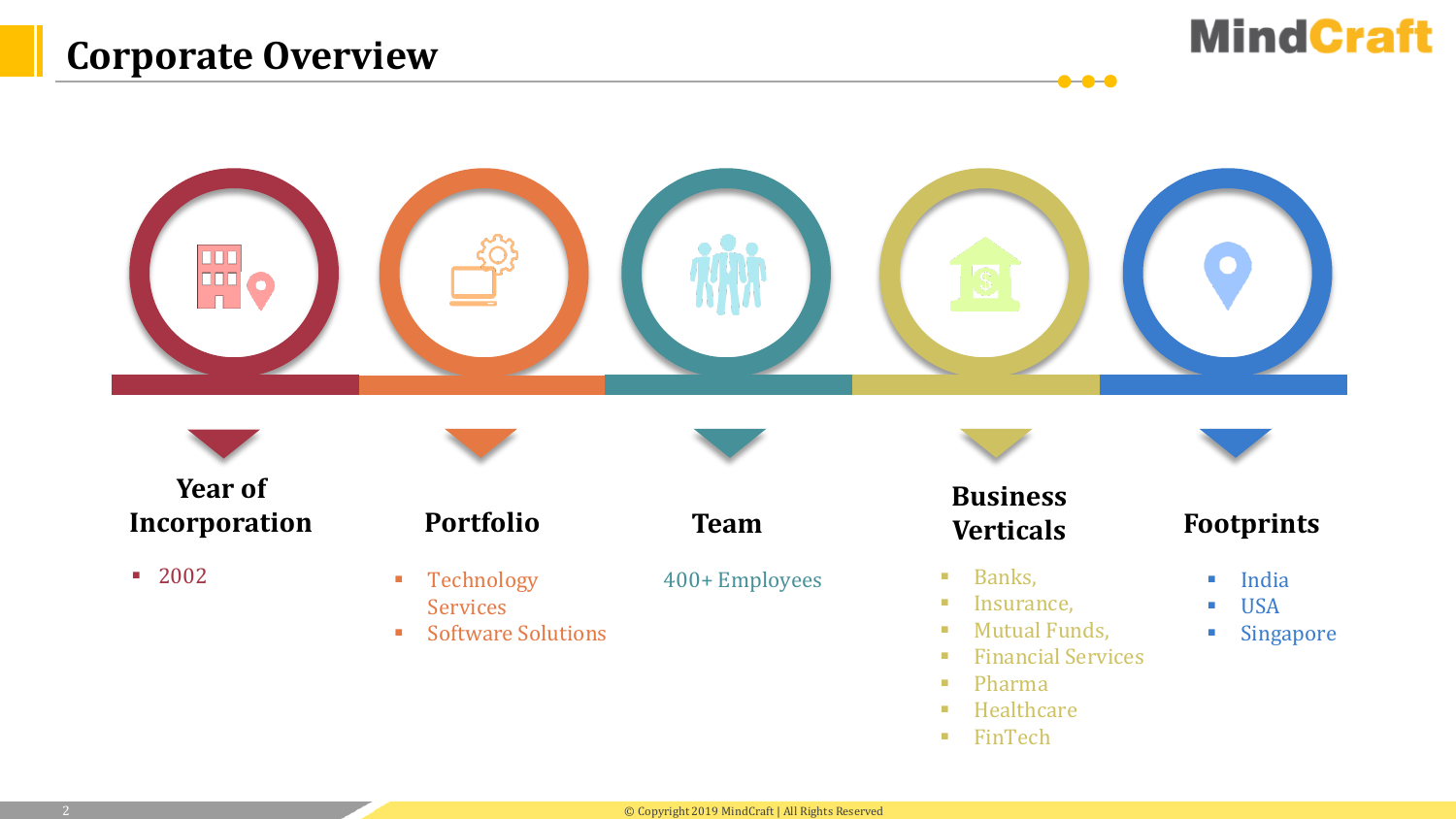### **Services Portfolio**

## **MindCraft**

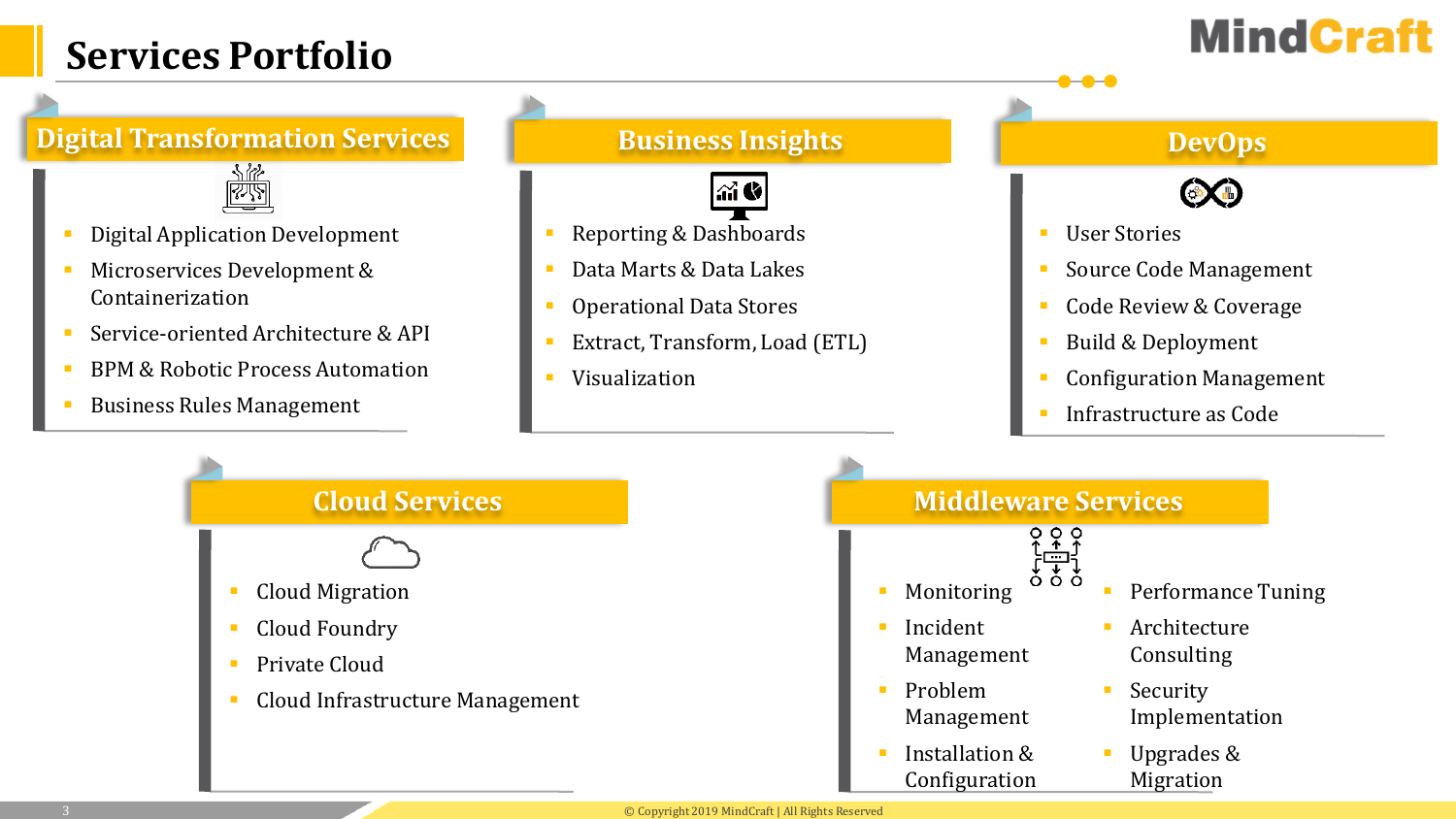### **Our Skills At A Glance**



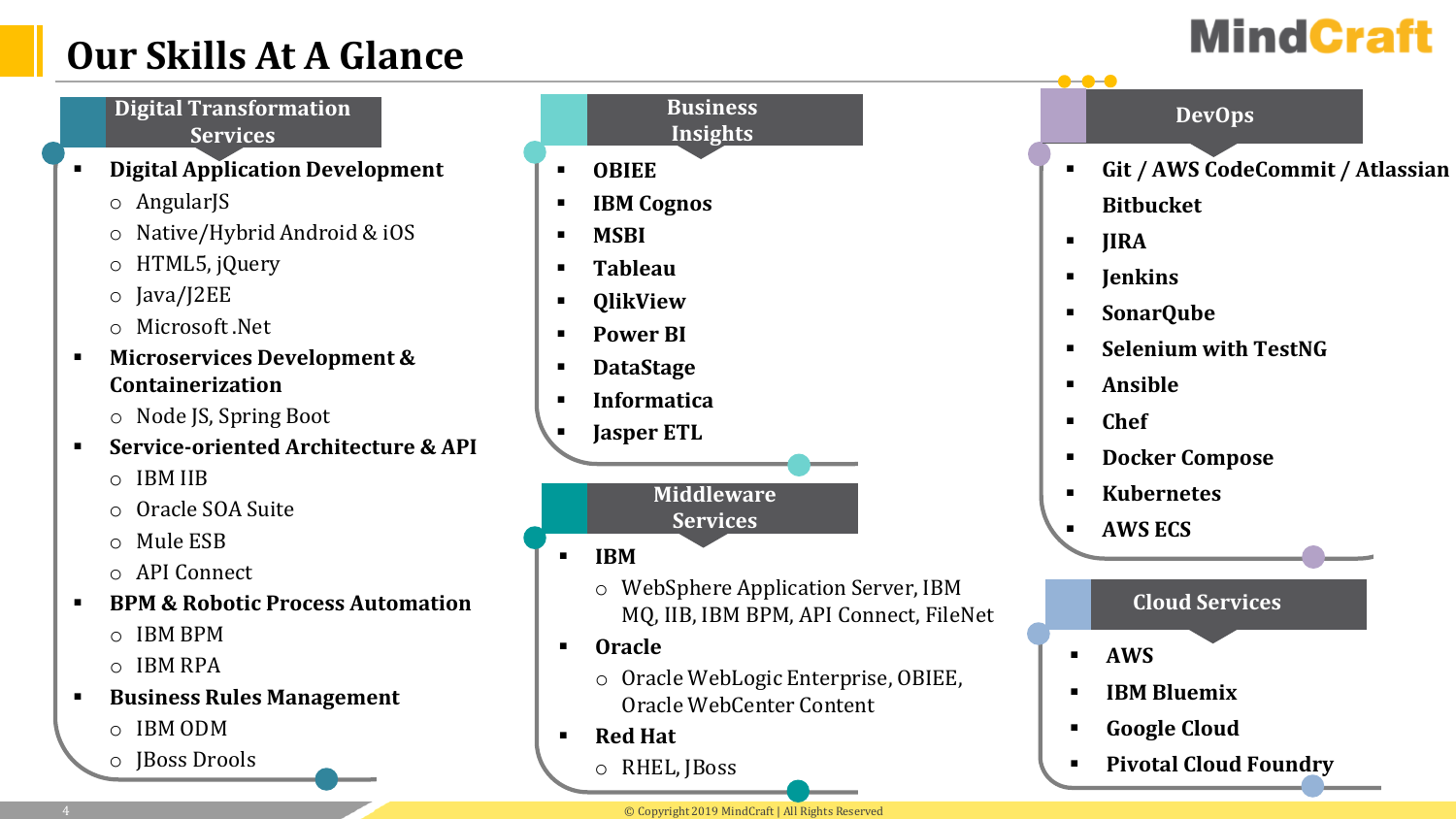### **Engagement Models**

# **MindCraft**

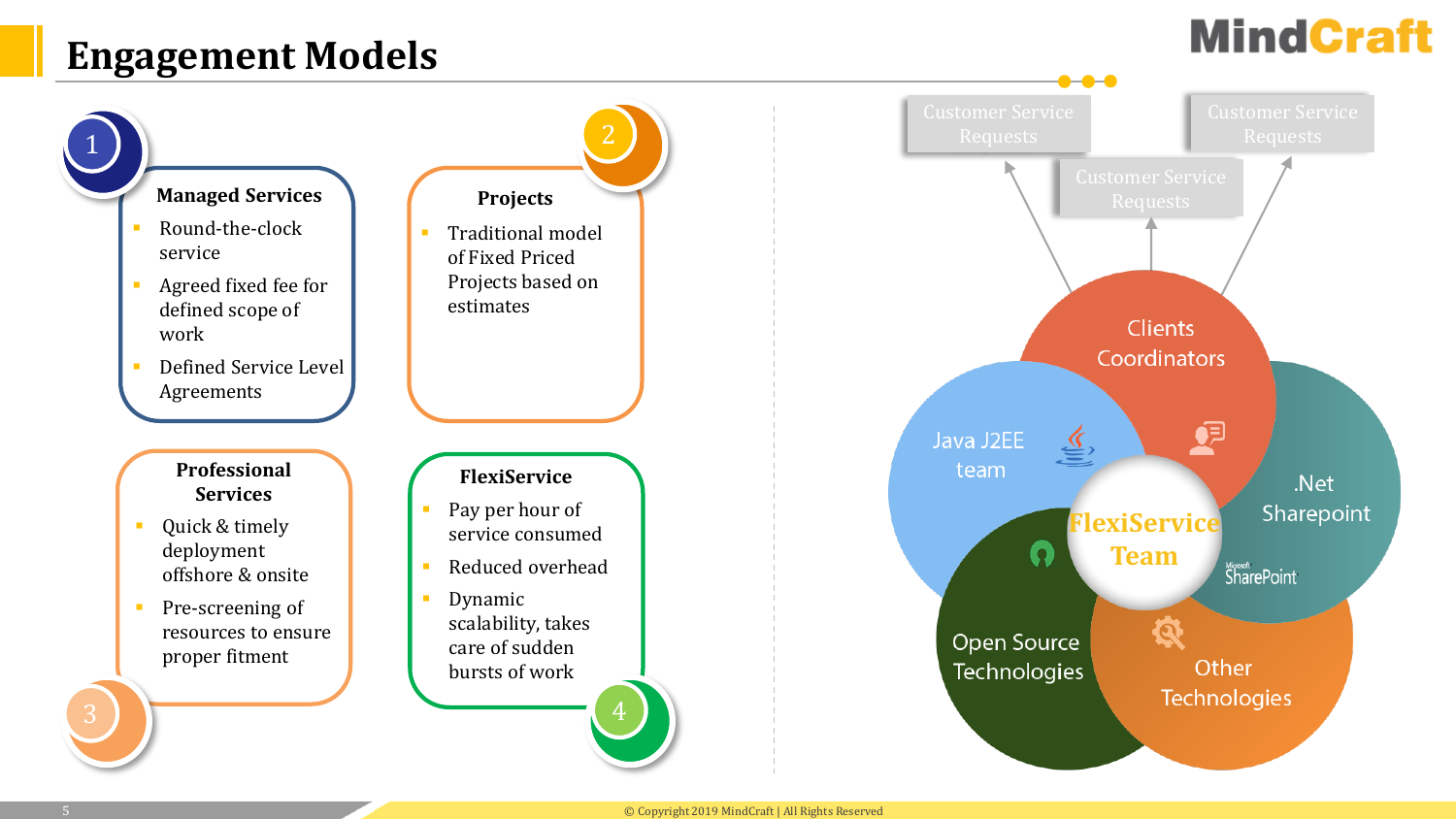MindCraft has helped Discovery Semiconductors, Inc. formulate a long-term software strategy to help transition our products to be in conformance with the IoT paradigm. Discovery Semiconductors is an industry leader in manufacturing ultrafast, high optical power handling InGaAs photodetectors, RF over fiber optical receivers, balanced optical receivers, extended wavelength photodetectors, and several custom products for applications ranging from analog RF links to ultrafast digital communications. EF M "

**MindCraft** 

#### **Abhay Joshi President & CEO, Discovery Semiconductors, Inc.**

MindCraft has been our technology partner since 2014, providing offshore services for technical infrastructure and software development. As we have grown over the years, we have been pleased how MindCraft has been there with us every step of the way. E

Frequentz is the leader in Traceability Technology for Life Sciences, Food/Seafood and CPG. Our products help Customers create transparency and gain insights about their supply chain. MindCraft has provided System and Database Administration, product documentation and software development.

We've always been happy with the MindCraft staff: they have always shown dedication, commitment and integrity in their work. "

**Byron S. Lee Chief Technical Officer, Frequentz**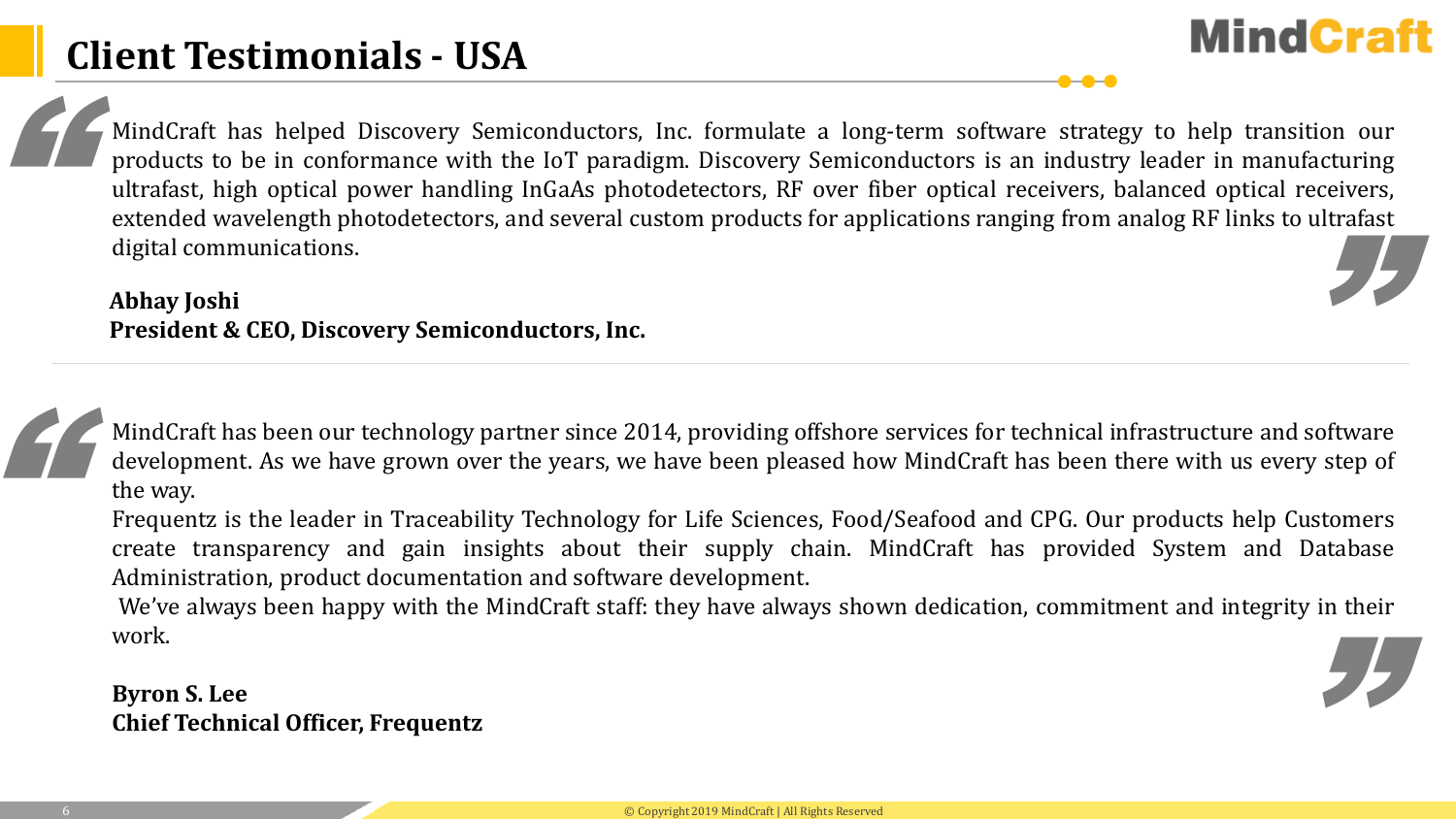### **Client Testimonials - USA**

**MindCraft** 

We enable global financial services firms to provide a customized digital advisory platform (Robo-advisory) to their wealth advisers and clients. MindCraft fulfilled our need for a reliable and trustworthy technology partner. They have provided us a great team of technology experts that has not only helped develop and enhance our product, but also assist us in implementing it for our customers, which are large financial services organizations. EF W WY

For Invessence, MindCraft is a one-stop shop that provides offshore services for our mobility, web/portal development, UI/ UX and Integration requirements. What I admire most about them, is that they have been available at all times and are willing to go the extra mile to get the job done. Their domain knowledge is an added advantage. With a deep knowledge base of MindCraft team, we have a great confidence in delivering future projects and support required by our clients with great efficiency. "

#### **Jigar Vyas Founder & CEO - Invessence, Inc.**

The team at MindCraft has always gone the extra mile to ensure that everything is delivered on time, and is done right - the first time. They develop rapid application development tools and reporting platforms for us. From the start, the team has been focused on the key aspects of the deliverables and have remained committed to our time lines. We have had very few issues, but when we do they are always resolved quickly and professionally. "

The Harrier Group currently focuses on the development of web-based, data-warehousing reporting and other custom applications for the financial services industry. The deep technical knowledge, extensive experience and passion for work that the MindCraft team exhibits enable us to focus on what we do best. "

#### **Robert Riviera Principal, The Harrier Group**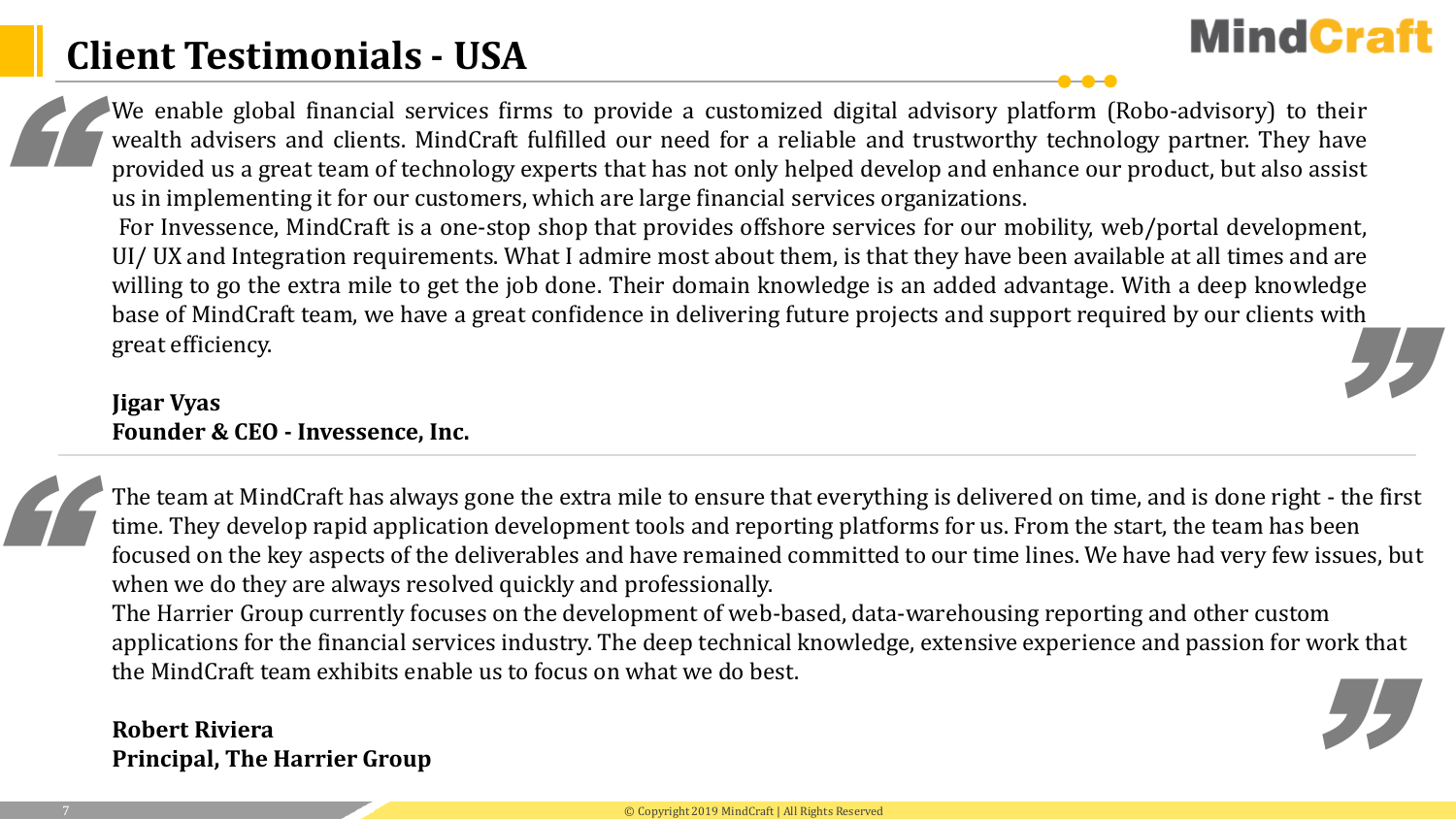



 $\bullet\hspace{-4pt}\bullet\hspace{-4pt}\bullet\hspace{-4pt}\bullet$ 









\*Logos are the property and trademark of the respective owners

8 © Copyright 2019 MindCraft | All Rights Reserved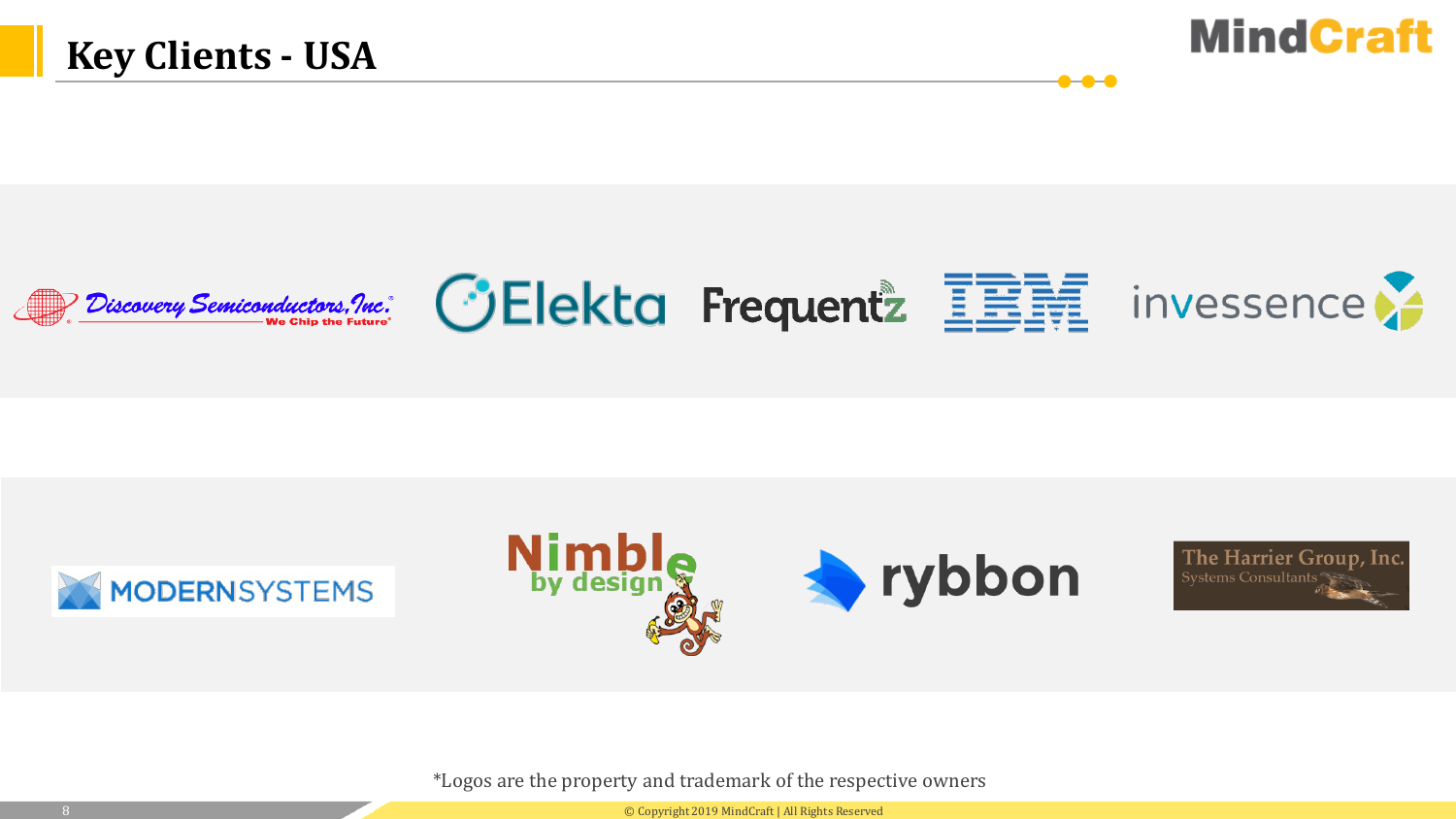### **Key Clients - India**





\*Logos are the property and trademark of the respective owners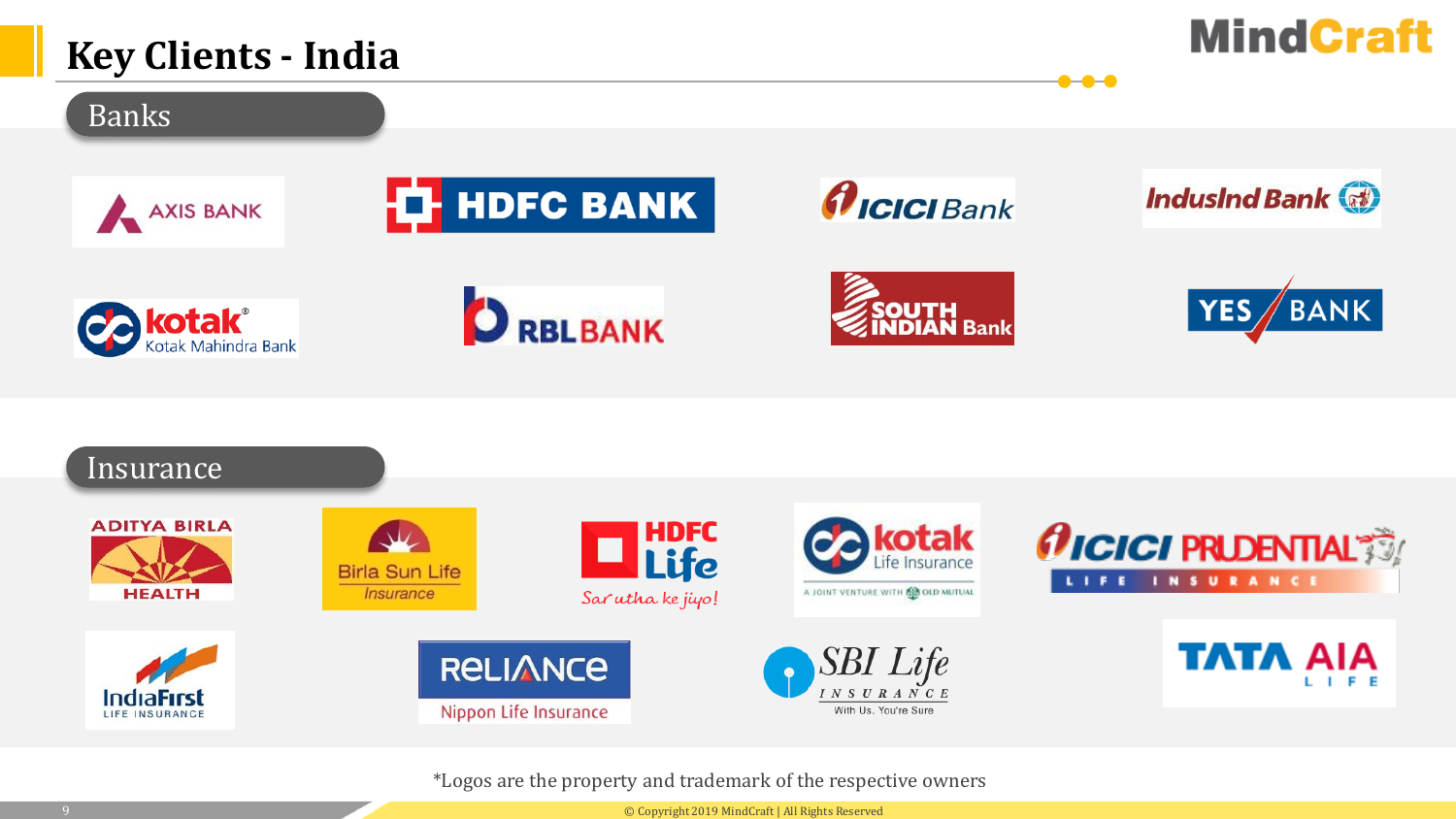#### **Key Clients - India**



knowledge action care

#### Financial Services





Think Investments. Think Kotak.







 $-0$   $-0$ 





A Promise for Life

\*Logos are the property and trademark of the respective owners

**MUTUAL FUND** 

10 © Copyright 2019 MindCraft | All Rights Reserved

**Mutual Fund**